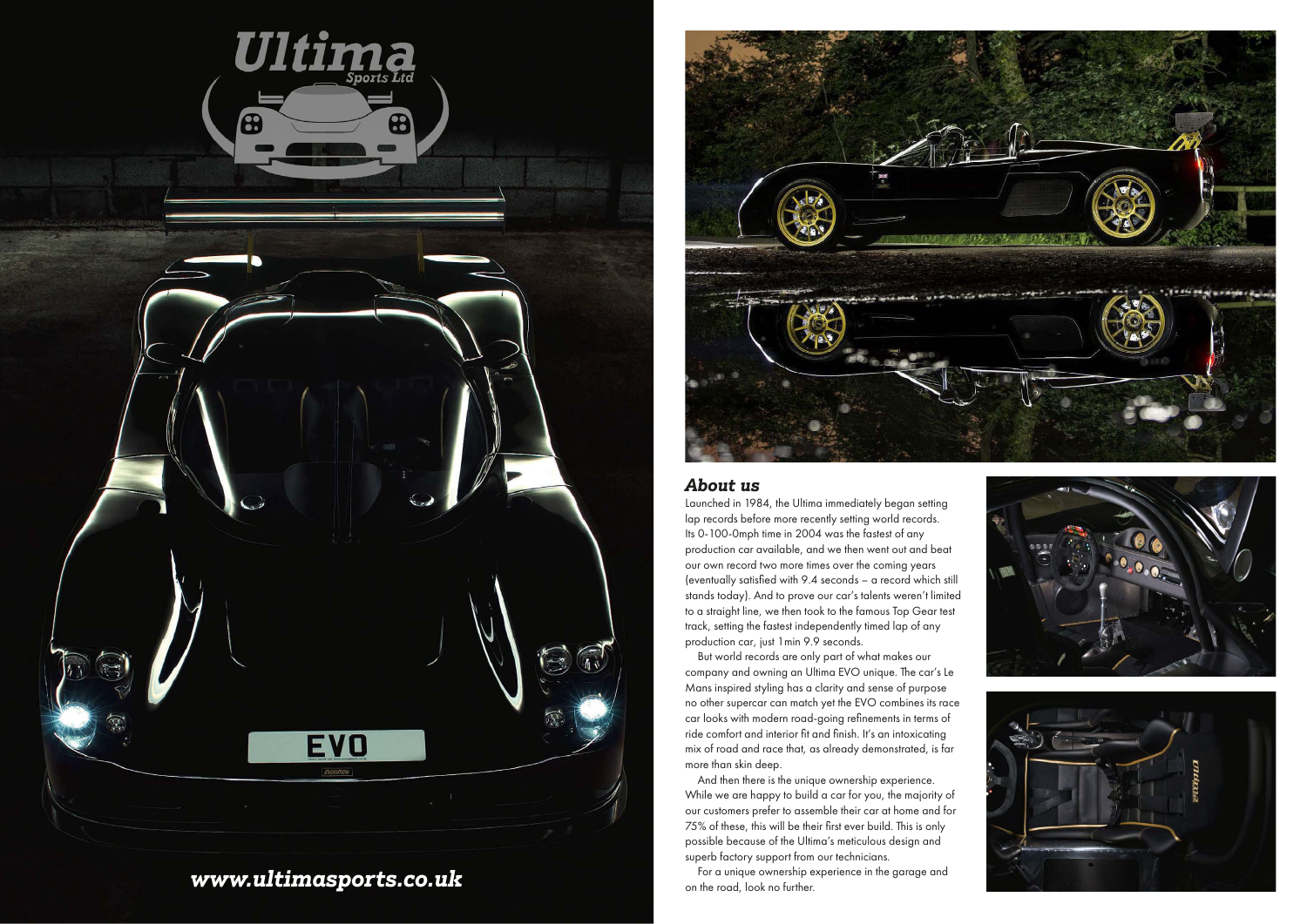







## *About the Ultima EVO*

Whether you prefer your thrills with a roof over your head or the wind in your hair, both the Ultima EVO Coupe and Convertible have almost identical DNA... there is no compromise.

With over thirty years of continuous development the EVO is at the pinnacle of its game. But what sets the EVO apart from its forebears is a new level of sophistication... from the revised chassis and geometry, up through the mechanical components, back to the engine compartment, into the highly specified interior and out to the latest generation bodywork.

Ultima is immensely proud to have been associated with two groundbreaking moments in McLaren history. When the TAG McLaren Group was developing the original F1, the organisation purchased two Ultimas as test vehicles for its chosen engine and gearbox. Albert and Edward, as the two cars affectionately became known, played a key role in the F1's gestation period.

And when McLaren looked to launch a new range of sports cars back in 2007, it once again returned to Ultima, using our car as a test bed for numerous different features on the soon to be launched MP4-12C.

When a world-beating company wants to use your products, you know you must be doing something right!

# *The McLaren link*

These developments mean the EVO handles better than ever, yet with a ride quality that belies its race car styling. Power from the LS range of Chevrolet engines deliver effortless performance and remarkable usability. The hand-stitched leather interior is meticulously finished while areas such as the centrally located gear lever are a visual delight. Air conditioning and other refinements (satnav, iPod connectivity etc) can be integrated as standard. And finally the quality of the bodywork is industry leading, with perfect panel gaps and a gel coat finish that uses the latest resins for colourfast resistance.

The EVO Convertible is available in three interchangeable configurations... low flyscreen for the ultimate Le Mans prototype experience, tall screen (and removable side windows) and finally a hardtop with removable gullwing doors for fast long distance road trips.

It's utterly devastating, the most intense slug of acceleration I've ever experienced on the road. This is no one-trick, point-and-squirt supercar. You can feel the chassis working beneath you and exploit that grip to whatever extent you're comfortable with"

### **Evo magazine**

## *Ultima around the world*

Over the years we have supplied cars to over 65 different countries, with the USA being a particularly popular destination. As such we are extremely familiar with shipping procedures and the EVO is fully configured for either right or left-hand drive.

## *Build your own Ultima*

The better a car is engineered, the easier it will go together, and with over three decades of R&D under our belt, the EVO

Coupe and Convertible can be assembled more easily than ever. Whether you are working in the UK or elsewhere around the globe, our technicians are on-hand to guide you when necessary.

The sense of achievement and pride that comes with building your own supercar is something you will never forget and always cherish. And when you hit the road, a whole new adventure begins...

## *Want to know more?*

To find out more about our company, our cars and how we can help you build and own your Ultima EVO, visit our website at

**www.ultimasports.co.uk**